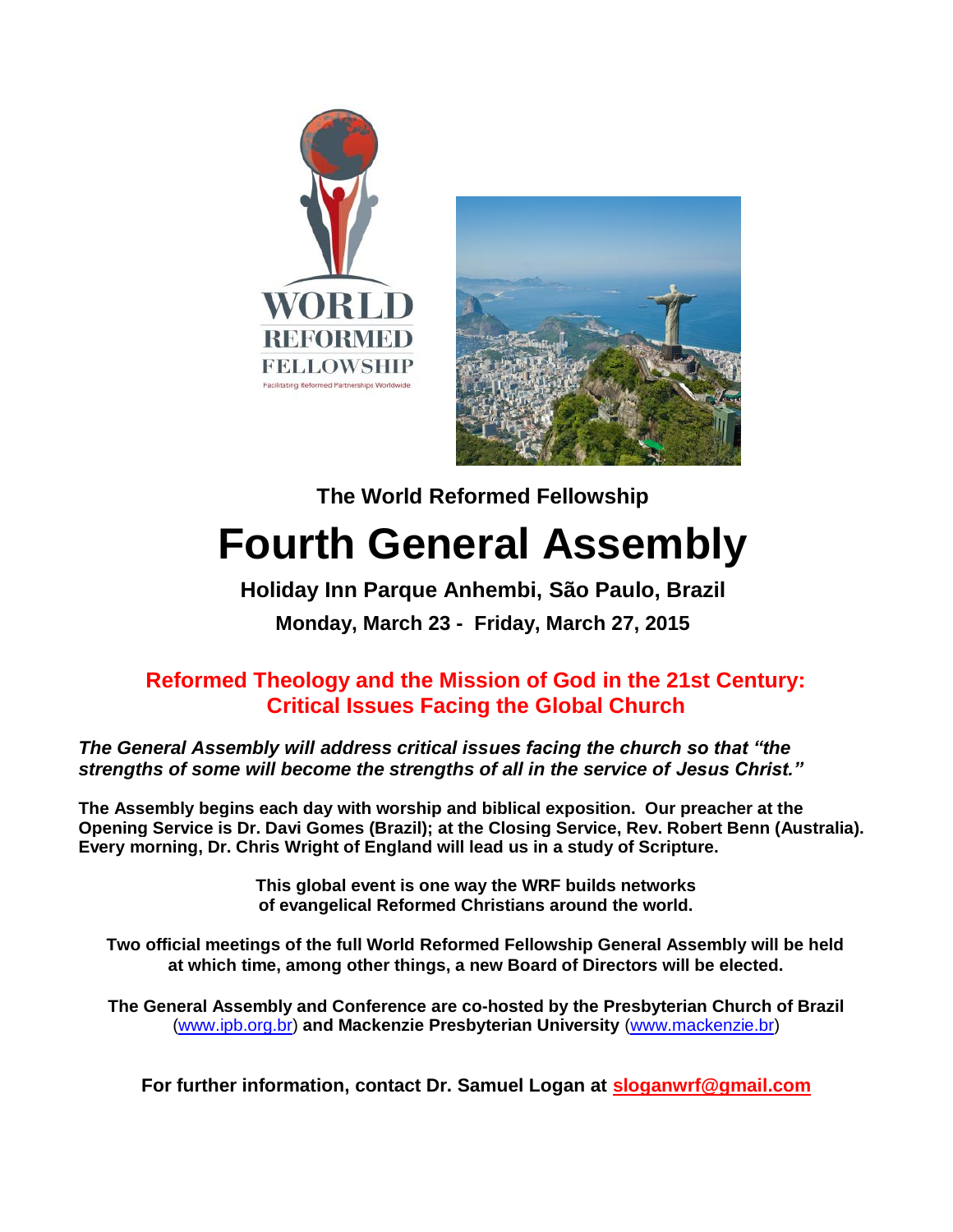#### **TOPICS and SPEAKERS**

**1) The Challenge of Islam and the Establishment of Islam Ministry Resource Centers.** 

**Plenary sessions – Christine Schirrmacher (Germany) and Stephen Tong (Indonesia)**

**Workshop leaders – James Anderson (USA), John Muether (USA), Rick Oakes (South Africa), and Ben Intan (Indonesia)** 

**Islam Ministry Consultation (by invitation only) - Edward Ayub (Bangladesh), Fikret Bocek (Turkey), Sasan Tavasoli (Iran), and others.**

**2) Sexual Abuse in Religious Environments, Human trafficking, and Gender violence**

**Plenary sessions - Diane Langberg (USA), Phil Monroe (USA), Boz Tchividjian (USA), Jim Gamble (Northern Ireland), and Beatrie Kruger (South Africa)** 

**Workshop leaders/panel discussion participants – All of the above plus Raju Sundas (Nepal) and Grahame Kerr (Australia)** 

#### **3) Transdenominational Ministries Which the WRF Particularly Commends to Its Members**

**Plenary Sessions - Doug Birdsall (USA), Chris Wright (UK), Ron Scates (USA), Ligon Duncan (USA), David Baer (USA), and Thomas Schirrmacher (Germany)**

**Workshop leaders – All of the above plus Ben Homan (USA)**

**4) The Prosperity Gospel and the Compassion of Christians for the World** 

**Plenary sessions - Flip Buys (South Africa) and Sheryl Haw (the UK)** 

**Workshops and Discussion groups – The above plus Koos Richards (South Africa) and Peterson Sozi (Uganda)**

**5) Faithful Ministry in the Context of Discussions of Gay Rights and Activities**

**Plenary sessions – Augustus Nicodemus Lopes (Brazil) and Kin Yip Louie (Hong Kong)**

**6) Global Church Planting with Special Focus on Latin America.** 

**Plenary sessions – Steve Childers (USA) and representatives of the Presbyterian Church of Brazil, the National Presbyterian Church of Mexico, and Mission to the World (Andres Garza, Mexico)**

**Panel discussion – All of the individuals listed above**

**NOTE: A detailed daily schedule for the Assembly is available here: <http://wrfnet.org/events/2015/03/4th-general-assembly-wrf#.VCVoa6R0wdU>**

#### **Special Arrangements for OFFICIAL Denominational Representatives**

Those attending the Assembly as *representatives of WRF member denominations* will have specific times and space to meet and discuss topics of mutual interest. This will likely be during meal times but, if desired and possible, representatives might meet for an extended time on Thursday afternoon between 3:00 and 5:00 p.m.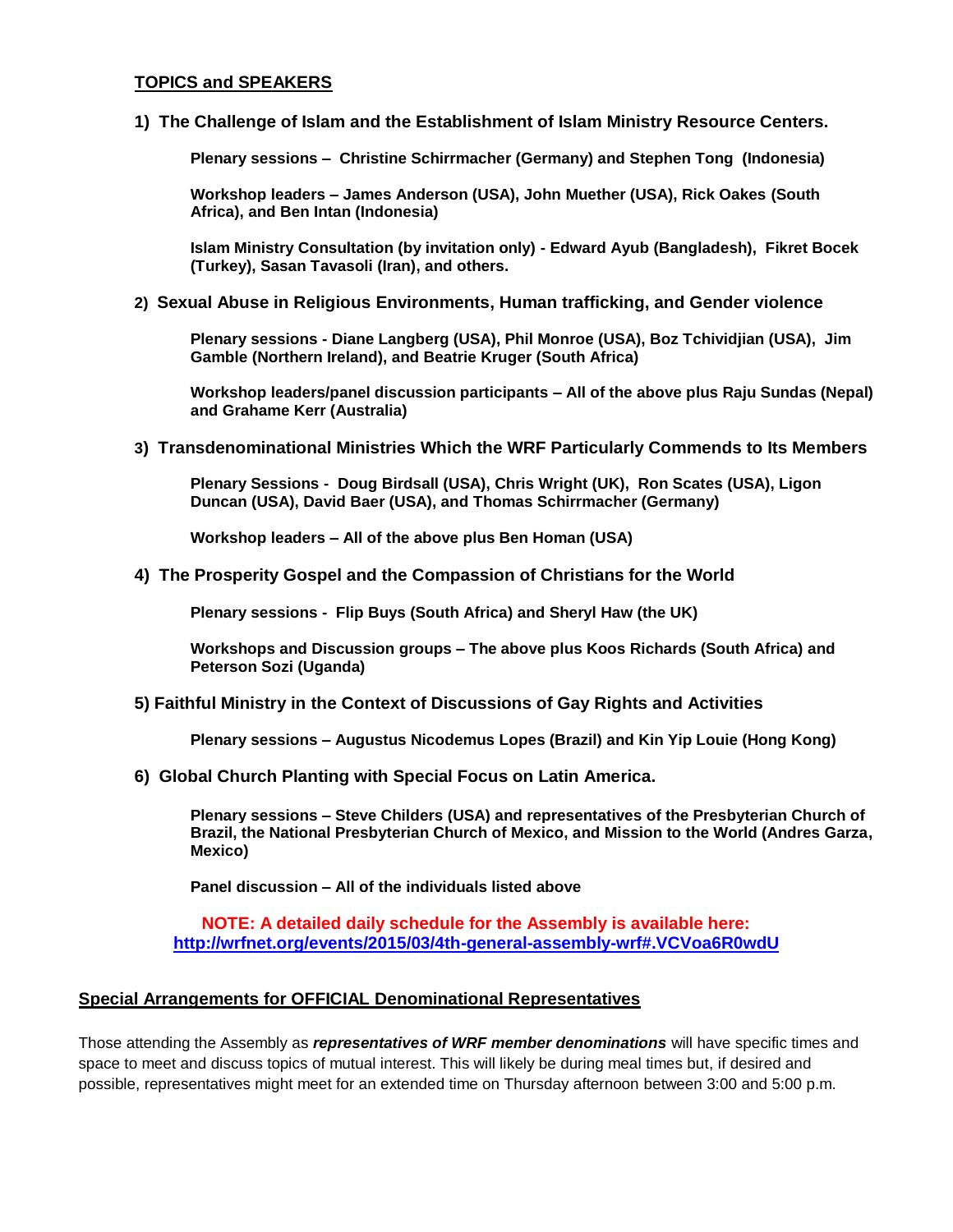**Register**

**To register for the Assembly, Click here: [General Assembly Registration](https://www.eventbrite.com/e/world-reformed-fellowship-2015-general-assembly-registration-12315669499?ref=enivtefor001&invite=NjcxODc4MS9zYW11ZWx0bG9nYW5AYW9sLmNvbS8w&utm_source=eb_email&utm_medium=email&utm_campaign=inviteformal001&utm_term=eventpage)**

**Cost**

**These fees DO NOT include accommodations or meals.**

| Register on or before February 1, 2015:<br><b>Full General Assembly</b><br><b>Individual Sessions</b> | \$250.00 USD<br>\$25.00 USD each |                                                 |              |
|-------------------------------------------------------------------------------------------------------|----------------------------------|-------------------------------------------------|--------------|
|                                                                                                       |                                  | Registrations from February 2 to March 1, 2015: |              |
|                                                                                                       |                                  | <b>Full General Assembly</b>                    | \$300.00 USD |
| <b>Individual sessions</b>                                                                            | \$50.00 USD each                 |                                                 |              |

Space is limited and all reservations are on a first-come, first-served basis. *\*\*All registrations must be made in advance. Last day to register: March 1, 2015.*

## **Hotel Information**

Accommodations may be reserved at any of the following locations: (All have been reviewed and approved by our local hosts.)

The Holiday Inn Parque Anhembi <http://www.ihg.com/holidayinn/hotels/us/en/sao-paulo/saocc/hoteldetail>

The Novotel Sao Paulo Center Norte <http://www.novotel.com/gb/hotel-2992-novotel-sao-paulo-center-norte/index.shtml>

The Luz Plaza Sao Paulo <http://www.booking.com/hotel/br/luz-plaza-sao-paulo.html>

Ibis Expo Barra Funda <http://www.ibis.com/pt-br/hotel-2211--ibis-sao-paulo-expo/index.shtml>

Hotel Panamby São Paulo [http://www.hotelpanambysaopaulo.com.br](http://www.hotelpanambysaopaulo.com.br/)

NOTE: The options above are international business/tourist hotels. The option below is not a hotel but, as its name suggests, a HOSTEL. Remember this when considering this property.

The Connection **Hostel** [http://www.booking.com/hotel/br/the-connection.en](http://www.booking.com/hotel/br/the-connection.en-us.html?aid=318615;label=New_English_EN_CAUS_5226330745-uj50W0dUEWwKN61mujXTWAS46623190825%3Apl%3Ata%3Ap1%3Ap2%3Aac%3Aap1t1%3Aneg;sid=c2576f807403fe3f61b05ee794a9e4f8;dcid=4;ucfs=1;srfid=3afa45ad619a114a34bf986ea1f0ab9a54aab)[us.html?aid=318615;label=New\\_English\\_EN\\_CAUS\\_5226330745](http://www.booking.com/hotel/br/the-connection.en-us.html?aid=318615;label=New_English_EN_CAUS_5226330745-uj50W0dUEWwKN61mujXTWAS46623190825%3Apl%3Ata%3Ap1%3Ap2%3Aac%3Aap1t1%3Aneg;sid=c2576f807403fe3f61b05ee794a9e4f8;dcid=4;ucfs=1;srfid=3afa45ad619a114a34bf986ea1f0ab9a54aab) [uj50W0dUEWwKN61mujXTWAS46623190825%3Apl%3Ata%3Ap1%3Ap2%3Aac%3Aap](http://www.booking.com/hotel/br/the-connection.en-us.html?aid=318615;label=New_English_EN_CAUS_5226330745-uj50W0dUEWwKN61mujXTWAS46623190825%3Apl%3Ata%3Ap1%3Ap2%3Aac%3Aap1t1%3Aneg;sid=c2576f807403fe3f61b05ee794a9e4f8;dcid=4;ucfs=1;srfid=3afa45ad619a114a34bf986ea1f0ab9a54aab) [1t1%3Aneg;sid=c2576f807403fe3f61b05ee794a9e4f8;dcid=4;ucfs=1;srfid=3afa45ad619a](http://www.booking.com/hotel/br/the-connection.en-us.html?aid=318615;label=New_English_EN_CAUS_5226330745-uj50W0dUEWwKN61mujXTWAS46623190825%3Apl%3Ata%3Ap1%3Ap2%3Aac%3Aap1t1%3Aneg;sid=c2576f807403fe3f61b05ee794a9e4f8;dcid=4;ucfs=1;srfid=3afa45ad619a114a34bf986ea1f0ab9a54aab) [114a34bf986ea1f0ab9a54aab](http://www.booking.com/hotel/br/the-connection.en-us.html?aid=318615;label=New_English_EN_CAUS_5226330745-uj50W0dUEWwKN61mujXTWAS46623190825%3Apl%3Ata%3Ap1%3Ap2%3Aac%3Aap1t1%3Aneg;sid=c2576f807403fe3f61b05ee794a9e4f8;dcid=4;ucfs=1;srfid=3afa45ad619a114a34bf986ea1f0ab9a54aab)